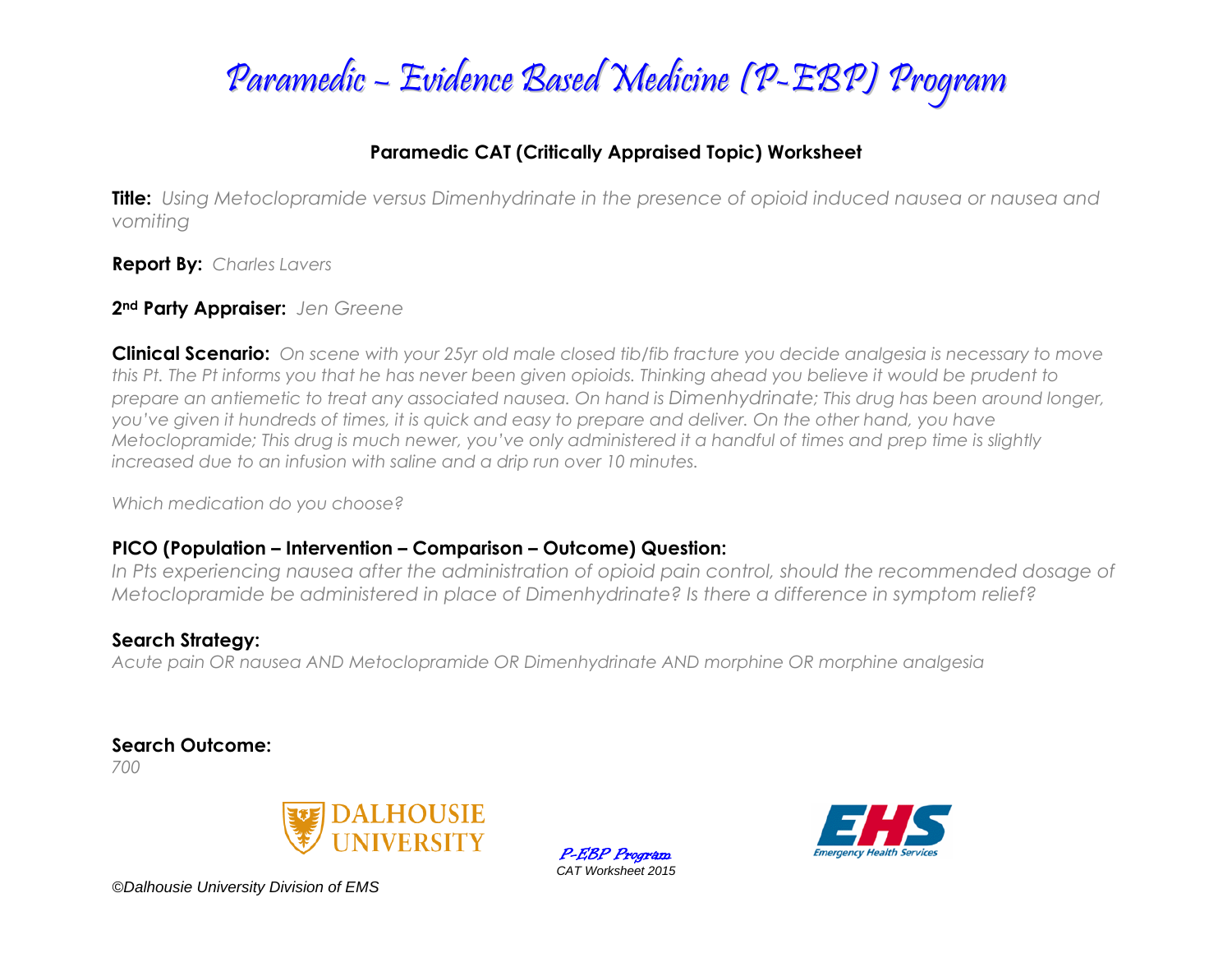| <b>Relevant Papers:</b> |                                                             |                                                                                                                                                                                                                                                                                                                                                                                                     |                                                                                                                                                                                                                                                                                        |                                                                                                                                                                                                                                                                                                                                                                                                                                       |                                                                                                                                                                                                                                                                                                                                                                                                                                                                                                                                                        |  |  |  |  |
|-------------------------|-------------------------------------------------------------|-----------------------------------------------------------------------------------------------------------------------------------------------------------------------------------------------------------------------------------------------------------------------------------------------------------------------------------------------------------------------------------------------------|----------------------------------------------------------------------------------------------------------------------------------------------------------------------------------------------------------------------------------------------------------------------------------------|---------------------------------------------------------------------------------------------------------------------------------------------------------------------------------------------------------------------------------------------------------------------------------------------------------------------------------------------------------------------------------------------------------------------------------------|--------------------------------------------------------------------------------------------------------------------------------------------------------------------------------------------------------------------------------------------------------------------------------------------------------------------------------------------------------------------------------------------------------------------------------------------------------------------------------------------------------------------------------------------------------|--|--|--|--|
| <b>AUTHOR, DATE</b>     | POPULATION:<br>SAMPLE<br><b>CHARACTERISTICS</b>             | <b>DESIGN (LOE)</b>                                                                                                                                                                                                                                                                                                                                                                                 | <b>OUTCOMES</b>                                                                                                                                                                                                                                                                        | <b>RESULTS</b>                                                                                                                                                                                                                                                                                                                                                                                                                        | STRENGTHS/<br>WEAKNESSES                                                                                                                                                                                                                                                                                                                                                                                                                                                                                                                               |  |  |  |  |
| Lu CW 2010              | 200 women scheduled<br>for abdominal total<br>Hysterectomy. | double-blind, and<br>all clinicians<br>were blinded to<br>patient allocation.<br>group 1, morphine<br>$1$ mg m $11$<br>; group 2, morphine<br>1 mg ml1 with<br>metoclopramide<br>$0.5$ mg ml1<br>; group 3, morphine<br>1 mg ml1 with<br>diphenhydramine<br>0.6 mg ml1; and<br>group 4, morphine<br>1 mg ml1 with<br>metoclopramide<br>0.5 mg ml1 and<br>diphenhydramine<br>$0.6$ mg mll<br>Level 2 | Assess whether<br>antiemetic drugs<br>metoclopramide and<br>diphenhydramine,<br>administered together<br>as opposed<br>to alone, can have<br>better efficacy in<br>preventing<br>postoperative<br>nausea and vomiting<br>when added to<br>patient-controlled<br>morphine<br>analgesia. | The incidence of nausea<br>was significantly ( $P < 0.05$ )<br>lower in group 4<br>compared to the other<br>groups. In addition, there<br>was a significant (P 1/4<br>0.006) difference in the<br>incidence of<br>vomiting between groups<br>and 4. Repeated<br>measurement<br>analysis showed that<br>numeric rating scale<br>scores for group 4<br>were significantly $(P <$<br>0.001) lower than those for<br>the other<br>groups. | No obvious flaws<br>were observed in this<br>report<br>The sample size is<br>adequate shown in<br>the reports Sample-<br>size determination<br>Although the test is<br>conducted with a<br>specific postop<br>population the study<br>seems to show a<br>positive synergistic<br>affect with the<br>combination of drugs<br>prophylactically to<br>morphine. Both<br>antiemetics are<br>carried by many EMS<br>This study appears to<br>be well randomized<br>by means of double<br>blinded participants<br>and demonstrates a<br>high degree of trust |  |  |  |  |



P-EBP Program *CAT Worksheet 2015*

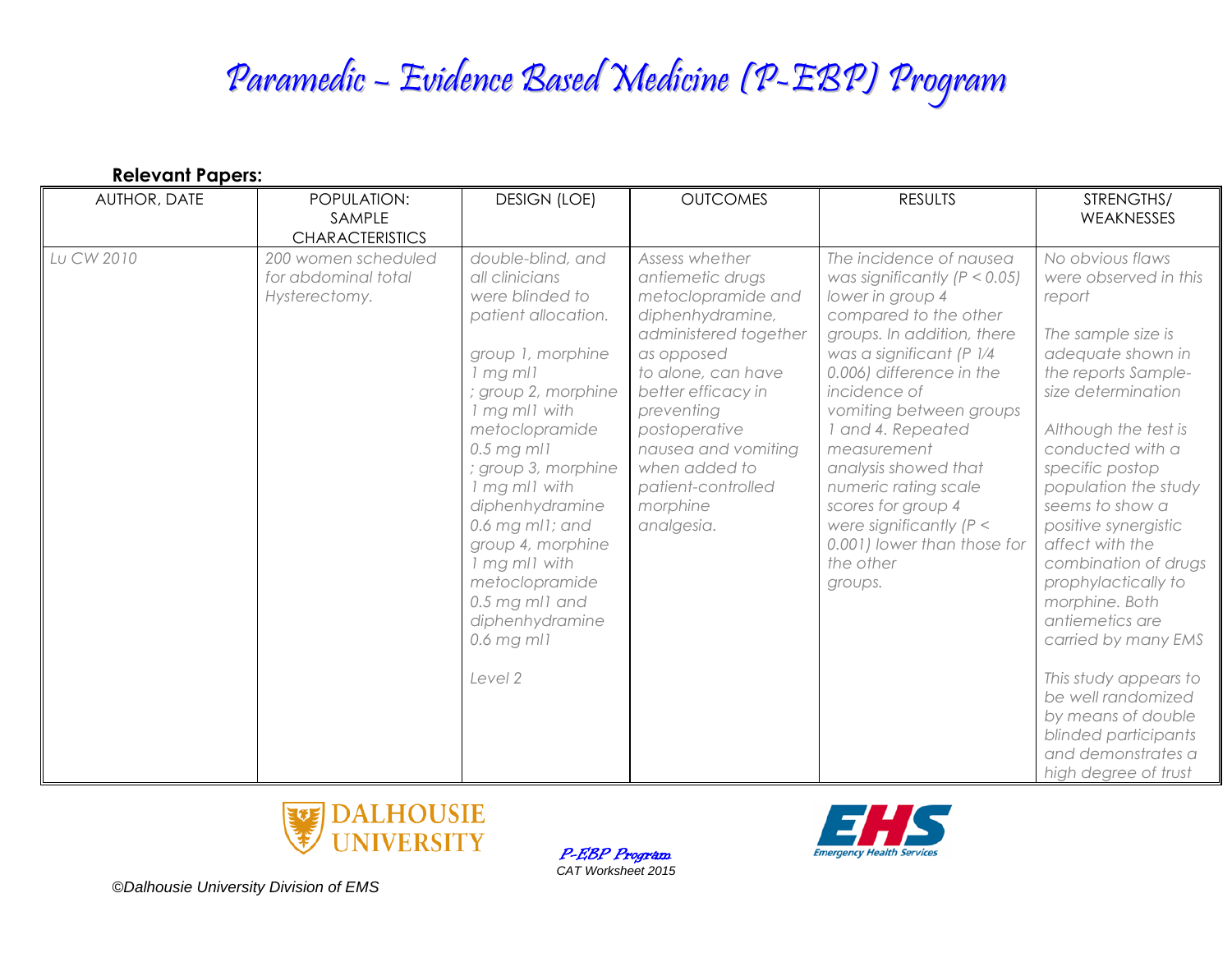|                  |                                                                                                                                                   |                                                                                                                                                                                                                                                                                                                                                                                            |                                                                                                                                                                                                           |                                                                                                                                                                                                                                                                                                                                                                                                                                                                                                                                                                                                                                                                                                         | through their work.                                                                                                                                                                                                                                                                                                                                                                                                                                                                                    |
|------------------|---------------------------------------------------------------------------------------------------------------------------------------------------|--------------------------------------------------------------------------------------------------------------------------------------------------------------------------------------------------------------------------------------------------------------------------------------------------------------------------------------------------------------------------------------------|-----------------------------------------------------------------------------------------------------------------------------------------------------------------------------------------------------------|---------------------------------------------------------------------------------------------------------------------------------------------------------------------------------------------------------------------------------------------------------------------------------------------------------------------------------------------------------------------------------------------------------------------------------------------------------------------------------------------------------------------------------------------------------------------------------------------------------------------------------------------------------------------------------------------------------|--------------------------------------------------------------------------------------------------------------------------------------------------------------------------------------------------------------------------------------------------------------------------------------------------------------------------------------------------------------------------------------------------------------------------------------------------------------------------------------------------------|
| AUTHOR, DATE     | POPULATION:<br>SAMPLE<br><b>CHARACTERISTICS</b>                                                                                                   | <b>DESIGN (LOE)</b>                                                                                                                                                                                                                                                                                                                                                                        | <b>OUTCOMES</b>                                                                                                                                                                                           | <b>RESULTS</b>                                                                                                                                                                                                                                                                                                                                                                                                                                                                                                                                                                                                                                                                                          | STRENGTHS/<br>WEAKNESSES                                                                                                                                                                                                                                                                                                                                                                                                                                                                               |
| Bradshaw M. 2005 | 259 patients presenting<br>at ED over 2-year period<br>who did not meet<br>exclusion criteria,<br>determined to require IV<br>morphine treatment. | A randomised<br>controlled trial was<br>carried out on<br>patients requiring<br>morphine for acute<br>pain in<br>the emergency<br>department (ED)<br>setting.<br>A prospective,<br>randomised,<br>double blind,<br>placebo controlled<br>trial over 24 months<br>$($ July 2001 - June<br>2003). The North<br>East Wales NHS Trust<br>ethics committee<br>approved the<br>study.<br>Level 2 | The aim of this study<br>was to compare the<br>incidence of nausea<br>and vomiting in<br>patients with<br>acute pain treated<br>with morphine along<br>with prophylactic<br>metoclopramide or<br>placebo. | test was used for<br>comparing the two<br>groups of patients.<br>Results: A total of 259<br>patients were recruited.<br>There were 123 patients in<br>the metoclopramide<br>group (age<br>range 15-94 years;<br>median age 53) and 136<br>patients in the placebo<br>group (age range 17-93<br>years;<br>median age 52.5). The<br>overall incidence of<br>nausea and vomiting in<br>the whole study<br>population was 2.7%,<br>$(1.6\%$ in the<br>metoclopramide group<br>and 3.7% in the placebo<br>group). The difference<br>between the two<br>groups were not<br>statistically significant<br>(Fisher's exact test = $0.451$ ;<br>$p = 0.3$ ; z-test statistic =<br>1.02; $95\%$ CI -<br>6% to 2%). | Despite a 2-year<br>duration the sample<br>size obtained in this<br>study was too small to<br>provide enough<br>statistical power.<br>Logistically limiting<br>was the facilities<br>ability to provide the<br>resources to conduct<br>the trials long term.<br>Primary medications<br>of study in this trial are<br>available to many<br>EMS.<br>Randomization was<br>appropriately<br>conducted and<br>double blinded.<br>This study<br>appropriately<br>disclaims it's findings<br>as insignificant |



P-EBP Program *CAT Worksheet 2015*

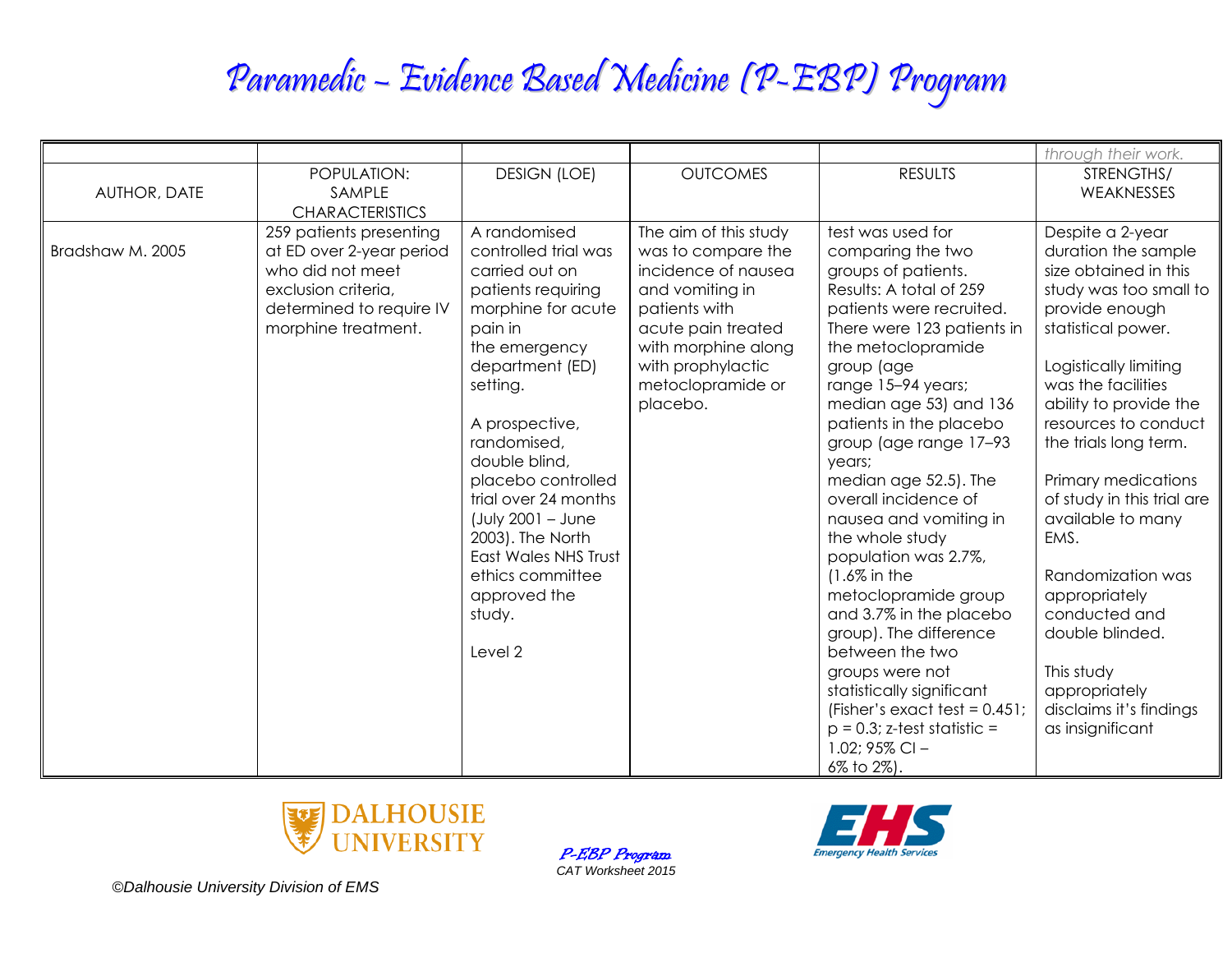**Comments:** *Few if any studies are currently published on the topic of Metoclopramide Vs Dimenhydrinate (Diphenhydramine + 8-chlorotheophylline) in the presence of opioid induced nausea or nausea and vomiting. The most comprehensive research appears to have been conducted in postoperative environments; when considering the relative, literal and metaphorical distance from the prehospital setting, general inferences from these trial results are inconclusive.* 

**Consider:** *The articles highlighted in this report all involve the prophylactic use of an antiemetic(s) with routine use of morphine intravenous. This concept is not a standard guideline/practice in Nova Scotia EHS. Based on the results of these trials prophylactic use of an antiemetic(s)may not have a very high incidence of efficacy.*

*Although prophylactic use of an antiemetic(s)with morphine seemed to show low incidences of efficacy, the use of two antiemetics with different mechanisms of action did appear to show a significant increase of efficacy when compared to single antiemetic administrations.* 

**Clinical Bottom Line:** *Based on both studies there appears to be a low incidence of opioid induced nausea when administered and titrated correctly. There is little evidence that supports the use of prophylactic antiemetic(s) with morphine administration being beneficial.*

*These studies highlight the possibility that different antiemetics in combination may provide a better therapeutic threshold for our patients regarding both pain control (requiring less analgesia to achieve the same pain reduction) with minimized adverse affects such as nausea.*

*Both Metoclopramide and Dimenhydrinate could/should be used in combination as a reaction to opioid induced nausea when contraindications do not exist.*



P-EBP Program *CAT Worksheet 2015*